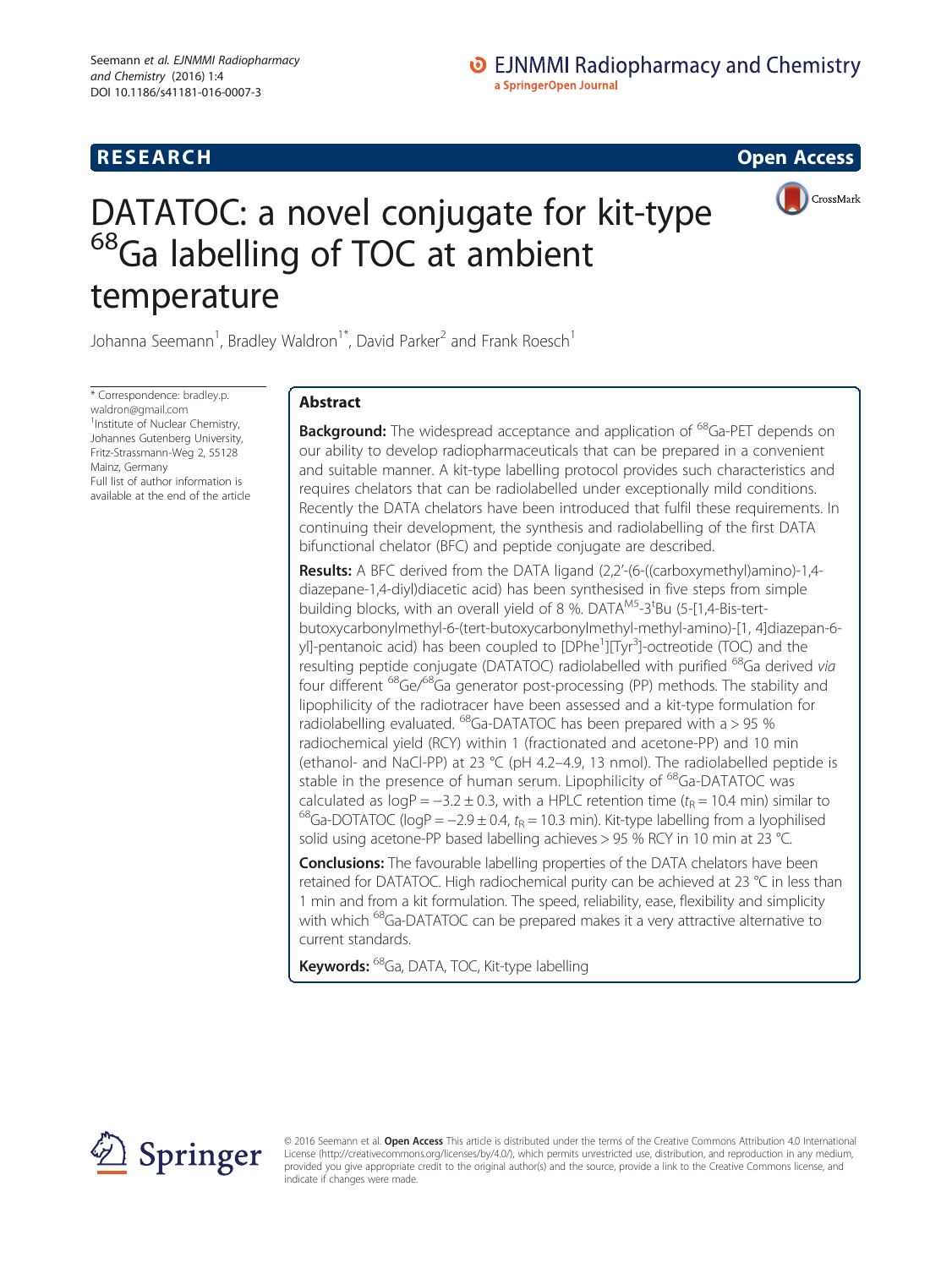#### Background

The positron emitter <sup>68</sup>Ga has a number of characteristics which make it a very attractive and promising radionuclide for PET imaging of disease and infection (Smith et al. [2013](#page-11-0); Fani et al. [2008\)](#page-10-0). In spite of this and numerous publications which provide support for its superiority, more established radionuclides and imaging modal-ities stand in its path (Buchmann et al. [2007;](#page-10-0) Tran et al. [2015](#page-11-0)). Interest in <sup>68</sup>Ga-PET in Europe has grown over the last years, highlighted by the recent promotion of 68Ga -DOTATATE and -DOTATOC to orphan drug status in the United States (FDA Grants Orphan Drug Designation for 68Ga-DOTATOC. J Nucl Med [2014](#page-10-0)). <sup>99m</sup>Tc became the work-horse of nuclear medicine in part due to the development of SPECT radiopharmaceuticals which can be prepared in a simple kit-type manner (Roesch [2013](#page-11-0)). The development of chelators that permit a similar protocol for <sup>68</sup>Ga complement the inherent advantages of the  ${}^{68}$ Ge/ ${}^{68}$ Ga-generator, paving the way for realisation of its full potential and delivery of advanced imaging diagnostics worldwide (Mukherjee et al. [2014](#page-11-0); Velikyan et al. [2008\)](#page-11-0).

The last decade of <sup>68</sup>Ga-radiopharmaceutical chemistry has been dominated by studies with DOTATOC and its derivatives for the diagnosis of neuroendocrine tumours (NETs) (Frilling et al. [2010](#page-10-0)). The omnipresence of DOTA derivatives in  $^{68}Ga$ -PET arose from its success in other imaging applications (MRI and optical imaging with lanthanides) and its ability to provide an acceptable labelling profile and sufficient complex stability with 68Ga (Notni et al. [2011;](#page-11-0) Boros et al. [2010](#page-10-0)). Optimisation of radiolabelling protocols and the development of labelling modules have simplified radiopharmaceutical preparation, but the desire for further development remains (Ocak et al. [2010\)](#page-11-0). The major inherent disadvantage of DOTA derivatives is the relatively harsh conditions required for radiolabelling (80–95 °C, 5–10 min, pH 3–4) that impose a number of limitations (Notni et al. [2011;](#page-11-0) Boros et al. [2010](#page-10-0)). Chelators which can be labelled quickly at room temperature would simplify labelling further and offer the potential for kit-type labelling akin to the prestigious  $99m$ Tc kits. Temperature/pH sensitive targeting vectors (TVs) would benefit from these new chelators in particular, and widen the portfolio of  $^{68}$ Ga-based diagnostics. In recent times, there has been greater focus on the development of more efficient hexadentate chelators, and bifunctional derivatives of NOTA, TRAP, NOPO, DEDPA, CP256, HBED have been described that chelate <sup>68</sup>Ga(III) rapidly at room temperature (Notni et al. [2011;](#page-11-0) Fani et al. [2012](#page-10-0); Simeček et al. [2012;](#page-11-0) Boros et al. [2012;](#page-10-0) Berry et al. [2011;](#page-10-0) Eder et al. [2008](#page-10-0)).

The potential for kit-type labelling of biomolecule conjugates has been alluded to on numerous occasions, but a protocol which can achieve acceptable yields from a lyophilised solid at ambient temperature remains 'the final frontier' (Mukherjee et al. [2014](#page-11-0); Velikyan et al. [2008](#page-11-0) Asti et al. [2015](#page-10-0); Waengler et al. [2011](#page-11-0)). The DATA chelators rapidly form stable complexes with  $^{68}$ Ga under exceptionally mild conditions befitting kit-type labelling (Waldron et al. [2013](#page-11-0); Parker & Waldron [2013](#page-11-0); Parker et al. [2013\)](#page-11-0). The ligand  $DATA<sup>M</sup>$  (Fig. [1\)](#page-2-0) for instance, can enable radiochemical yields (RCYs) greater than 97 % at 23 °C in under 1 min (Seemann et al. [2015a\)](#page-11-0). Earlier work showed that it is possible to label DATA chelators over the pH range 4–7, however for the purposes of this work it was decided that only optimum labelling conditions would be used in line with the desire to develop a room temperature kit-type labelling protocol (Waldron et al. [2013;](#page-11-0) Seemann et al. [2015a](#page-11-0)).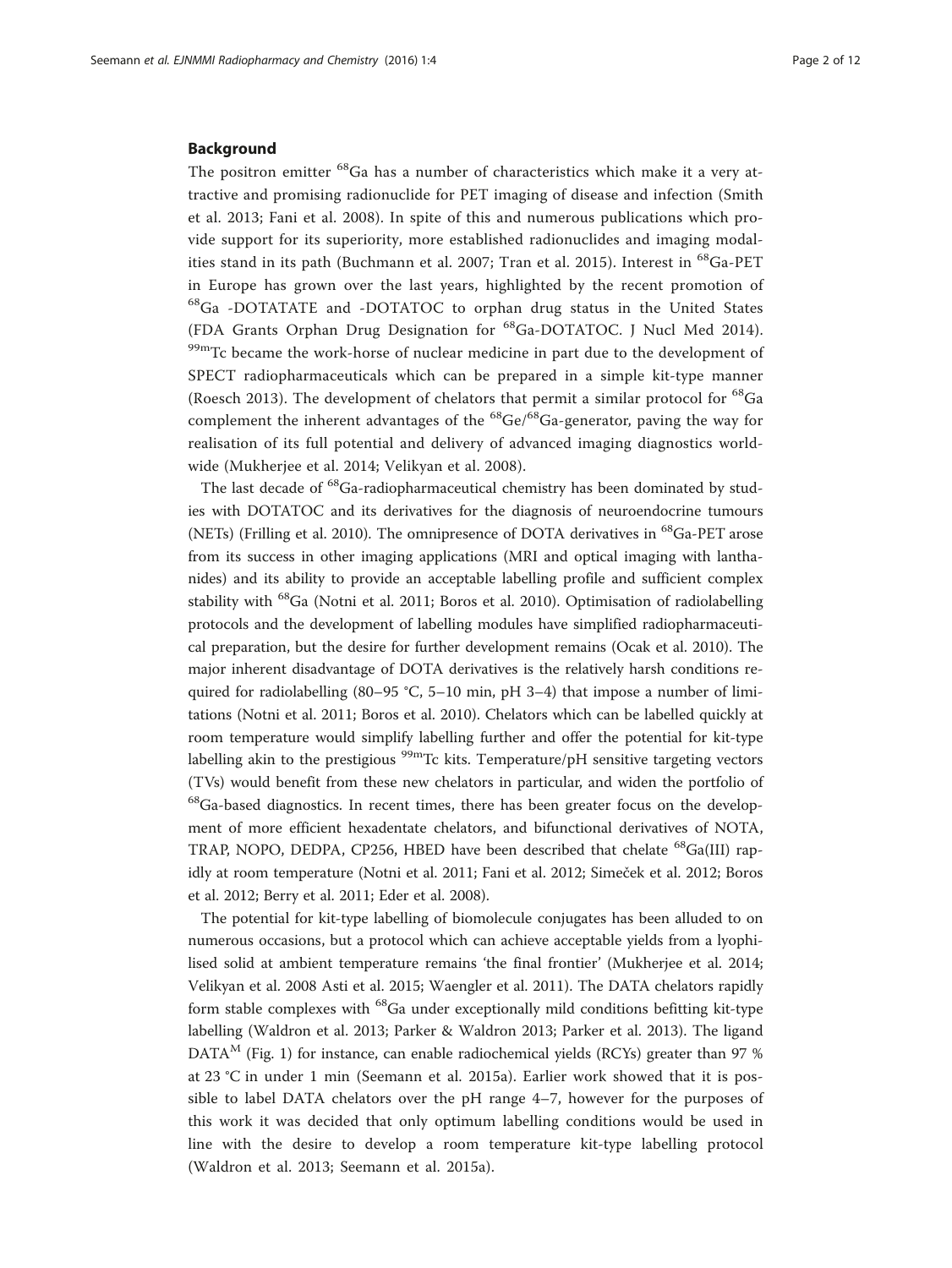<span id="page-2-0"></span>

The main objective of this work has been to demonstrate the potential of a DATA conjugate towards development of kit-type labelling in a setting that holds considerable practical interest. The peptide TOC has been extensively studied with other chelators (DOTA, NODAGA, DTPA, DFO) in both imaging and therapeutic modalities, and has significant clinical and commercial importance (Lin et al. [2013;](#page-10-0) Eisenwiener et al. [2002](#page-10-0); Dumont et al. [2011;](#page-10-0) Fani et al. [2011](#page-10-0); Ugur et al. [2002](#page-11-0)). Hence, DATA conjugates were envisaged to allow comparative analysis.

The first step was to develop and synthesise a novel DATA bifunctional prochelator (DATA<sup>M5</sup>-3<sup>t</sup>Bu) that permits convenient amide conjugation to the N-terminus of TOC. A bifunctional derivative of  $DATA<sup>M</sup>$  has been synthesised and conjugated to protected TOC using standard methods (Fig. 1). An initial radiolabelling evaluation of the conjugate (DATATOC, Fig. 1) has been carried out at ambient temperature, and a kit-type formulation tested.

## Methods

Reagents were purchased from Sigma-Aldrich® or Merck® and used without further purification. Purite® water used was filtered through a Millex® Millipore filter membrane (0.54 μm). Reaction progress was monitored using silica TLC-plates (silica 60  $F_{254}$  $4.5 \times 4.5$  cm, Merck) and visualised with UV<sub>254nm</sub> and/or KMnO<sub>4</sub>. Column chromatography was performed with silica gel 60 (Fisher Scientific®; 0.04-0.063 nm). NMR spectra (<sup>1</sup>H, <sup>13</sup>C, HSQC, HMBC) were recorded on an Avance III HD 400 (Bruker, United States). Chemical shifts are given in ppm. MS (ESI) were performed with a Thermo Quest Navigator Instrument (Thermo Electron). Mass spec results are given as m/z in g/mol. HPLC was performed with a metal-free Dionex ICS-5000 system with a quaternary pump, an AS-50 auto sampler, UV/vis detector and automated fraction collector AFC-3000.

#### Synthesis

The chemical identity of synthesised compounds has been confirmed by  ${}^{1}H$ -,  ${}^{13}C$ -NMR and HR MS with the exception of TOC conjugates, which have been characterised by HPLC and HRMS. <sup>1</sup>H-, <sup>13</sup>C-NMR and HRMS data for compounds prior to TOC conjugation are provided in the S.I. (Fig. [2\)](#page-3-0).

5-(1,4-Dibenzyl-6-nitro-[1, 4]diazepan-6-yl)-pentanoic acid methyl ester (1) 2- Nitrocyclohexanone (0.608 g, 4.3 mmol) was added to Amberlyst A21 (1.216 g, 2 mass equivalents) in EtOH and stirred for 2 h at 60 °C under argon. N,N′-Dibenzyl-ethylenediamine (1.020 g, 4.3 mmol) and paraformaldehyde (0.446 g, 14.9 mmol) were added and the reaction stirred at 60 °C overnight. The mixture was filtered through Celite®,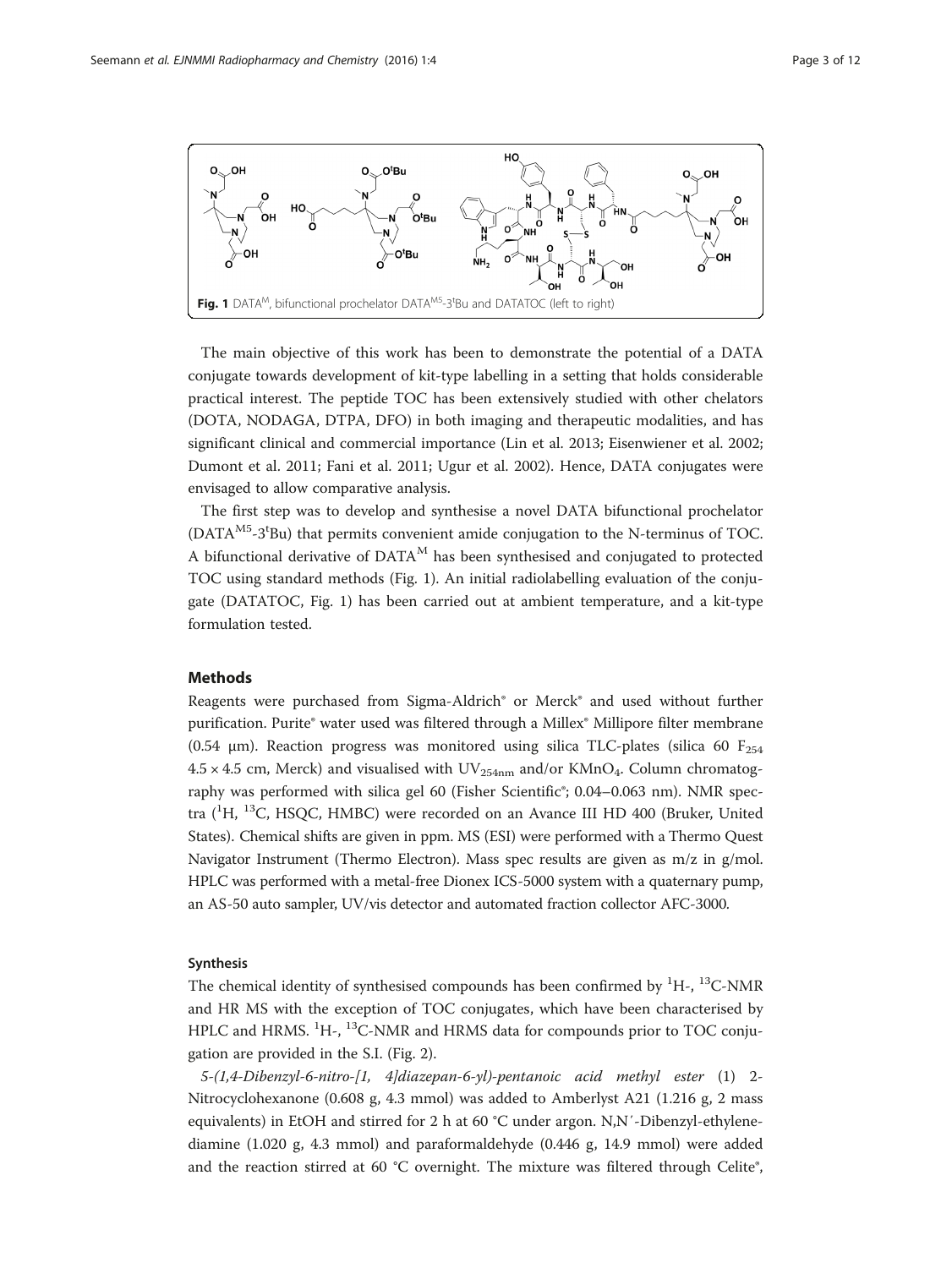<span id="page-3-0"></span>

and solvent removed under reduced pressure. The resulting residue was re-dissolved in CHCl<sub>3</sub> (40 mL) and washed successively with aqueous  $K_2CO_3$  solution (2 × 30 mL, 0.1 M) and  $H_2O$  (30 mL), dried over MgSO<sub>4</sub>, filtered and solvent removed under reduced pressure. Purification by silica gel column chromatography (DCM) afforded the title compound as a yellow oil (1.607 g, 85 %).  $R_f = 0.80$  (DCM).

5-(1,4-Dibenzyl-6-nitro-[1,4]diazepan-6-yl)-pentanoic acid methyl ester (2) A catalytic amount of Pd(OH)<sub>2</sub>/C and acetic acid (50 μL, 0.87 mmol) was added to the protected triamine 1 (0.10 g, 0.29 mmol) in MeOH (20 mL), and the mixture agitated under an atmosphere of hydrogen for 3 h (1 atm  $H_2$ ). TLC (DCM) was used to confirm complete reduction of the nitro group and cleavage of the benzyl N-substituents. Pd(OH)<sub>2</sub>/C was removed using a Celite® filter. The solvent was removed under reduced pressure to afford a yellow oil. (0.065 g, 97 %)

5-[1,4-Bis-tert-butoxycarbonylmethyl-6-(tert-butoxycarbonylmethyl-amino)-[1,4]diazepan-6-yl]-pentanoic acid methyl ester (3) tert-Butyl-bromoacetate (0.567 g, 2.91 mmol) was added to 2 (0.208 g, 0.91 mmol) and  $K_2CO_3$  (0.377 g, 2.73 mmol) in MeCN (25 mL), and the mixture stirred for 24 h at 368 K under an atmosphere of argon. The reaction was monitored by TLC (hexane/ethyl acetate; 1:1) for formation of the tetraalkylated derivative. The solvent was removed under reduced pressure, and the resulting oil re-dissolved in CHCl<sub>3</sub> (25 mL) and washed successively with aqueous  $K_2CO_3$  solution (2 × 25 mL, 0.1 M) and H<sub>2</sub>O (25 mL), dried over MgSO<sub>4</sub>, filtered and solvent removed under reduced pressure. Purification by silica gel column chromatography (hexane/ethyl acetate, 2:1  $\rightarrow$  1:1) afforded a yellow oil (0.229 g, 44 %). R<sub>f</sub> = 0.35 (hexane/ethyl acetate; 2:1).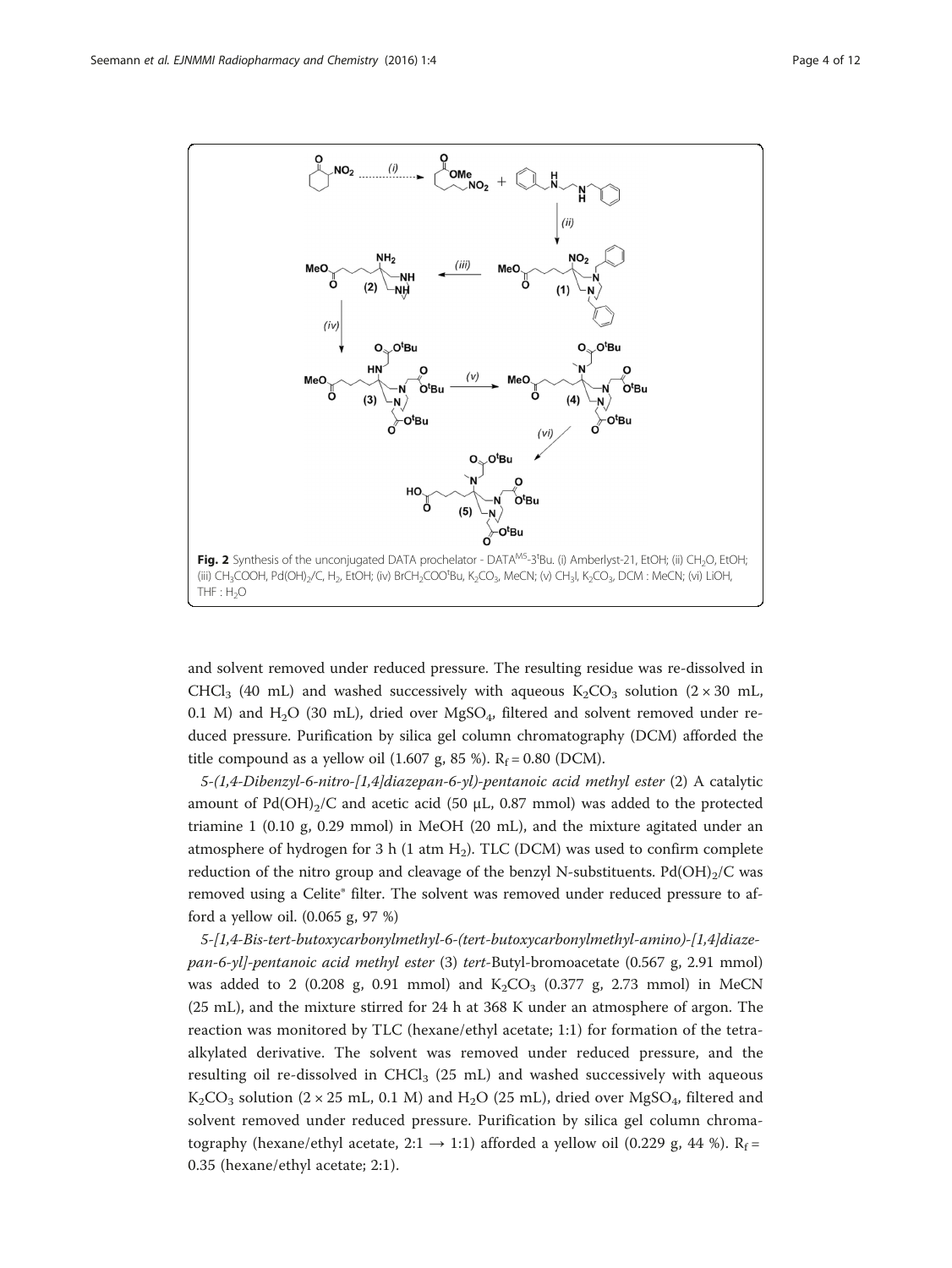5-[1,4-Bis-tert-butoxycarbonylmethyl-6-(tert-butoxycarbonylmethyl-methyl-amino)-  $[1,4]$ diazepan-6-yl]-pentanoic acid methyl ester (4) Iodomethane (0.023 g, 0.16 mmol) was added to 3 (0.104 g, 0.18 mmol) and  $K_2CO_3$  (0.025 g, 0.18 mmol) in DCM/MeCN (3:1) cooled in an ice-bath. The reaction mixture was allowed to warm to room temperature and left overnight. The solvent was removed under reduced pressure and the resulting oil re-dissolved in  $CHCl<sub>3</sub>$  (20 mL), filtered, and washed successively with aqueous  $K_2CO_3$  solution (2 × 20 mL, 0.1 M) and H<sub>2</sub>O (20 mL), dried over MgSO<sub>4</sub>, filtered and solvent removed under reduced pressure. Purification by silica gel column chromatography (hexane/ethyl acetate,  $3:1 \rightarrow 2:1$ ) afforded a yellow oil (0.043 g, 46 %).  $R_f = 0.38$  (hexane/ethyl acetate; 2:1).

5-[1,4-Bis-tert-butoxycarbonylmethyl-6-(tert-butoxycarbonylmethyl-methyl-amino)- [1,4]diazepan-6-yl]-pentanoic acid (5) LiOH (0.009 g, 0.039 mmol) dissolved in H<sub>2</sub>O (0.5 mL) was added to 4 (0.010 g, 0.023 mmol) in THF (0.5 mL), and the mixture stirred at 298 K. The reaction was monitored using LC-ESI MS for ester cleavage. Once complete, the solvent was removed by lyophilisation.  $H_2O$  (5 mL) was added and removed by lyophilisation, and the procedure repeated two more times. The resulting solid was washed with ice-cold DCM (0.5 mL), and dried in vacuo to afford a waxy yellow solid (0.009 g, 70 %).

#### Synthesis of DATATOC

Commercially available protected TOC [(D)Phe<sup>1</sup>,Tyr('Bu)<sup>3</sup>,D-Trp(Boc)<sup>4</sup>,Lys(Boc)<sup>5</sup>, Thr('Bu)<sup>6,8</sup>]-octreotide was coupled to 5 using N,N-diisopropylethylamine (DIPEA) and O-(benzotriazol-1-yl)-N,N,N′,N′-tetramethyluronium hexafluorophosphate (HBTU). The protected TOC (0.024 g, 0.017 mmol), HBTU (0.0010 g, 0.029 mmol), DIPEA  $(0.0016 \text{ g}, 0.12 \text{ mmol})$  and 5  $(0.015 \text{ g}, 0.026 \text{ mmol})$  were added to dry DMSO  $(2 \text{ mL})$ and stirred at ambient temperature for 4 h. The solvent was removed under reduced pressure, and the resulting residue dissolved in 1 mL MeCN. The precipitate was removed by centrifugation, and solvent removed by lyophilisation. The resulting oil was purified by HPLC ( $C_{18}$ -RP; A = 0.1 % TFA in H<sub>2</sub>O; B = MeCN; 0–2 min 35 % A; linear gradient to  $10\%$  A at  $14$  min,  $14-24$  min  $10\%$  A). The fully protected product (6) eluted with a retention time of 21 min (0.014 g, 41 %). MS  $ES^{+}$  (m/z) found: 1957.1133  $[M + H]$ <sup>+</sup>; C<sub>100</sub>H<sub>158</sub>N<sub>13</sub>O<sub>22</sub>S<sub>2</sub> calcd for: 1957.1086.

Deprotecting of the chelator and TOC was performed by dissolving 6 (0.050 g, 2.6  $\times$  10<sup>-5</sup> mmol) in a mixture of TFA/water/triisopropylsilane (95:2.5:2.5) and stirring at ambient temperature overnight. Once complete, the solvent was removed by lyophilisation.  $H_2O/$ MeCN (1 mL, 1:1) was added and removed by lyophilisation, and the procedure repeated two more times. Purification was performed by preparative HPLC ( $C_{18}$ -RP; A = 0.1 % TFA in water and  $B = \text{MeCN}$ ; linear gradient: 0 min 80 % A, 15 min 65 % A, t<sub>R</sub> (product) = 12 min). DATATOC was eluted with a retention time of 12 min (0.006 g, 76 %). HR MS  $ES^+$  (m/z) found: 1421.6259 [M + H]<sup>+</sup>; calcd. for  $C_{66}H_{94}N_{13}O_{18}S_2$ : 1420.6281 (Fig. [3](#page-5-0)).

#### Radiochemistry

All radiochemical evaluations were conducted using chemicals of the highest available purity grade. Volumes were measured using an Eppendorf pipette. A  $TiO<sub>2</sub>$ -based  $^{68}Ge/$ 68Ga generator (Cyclotron Co., Obninsk, Russia) was used for all radiochemical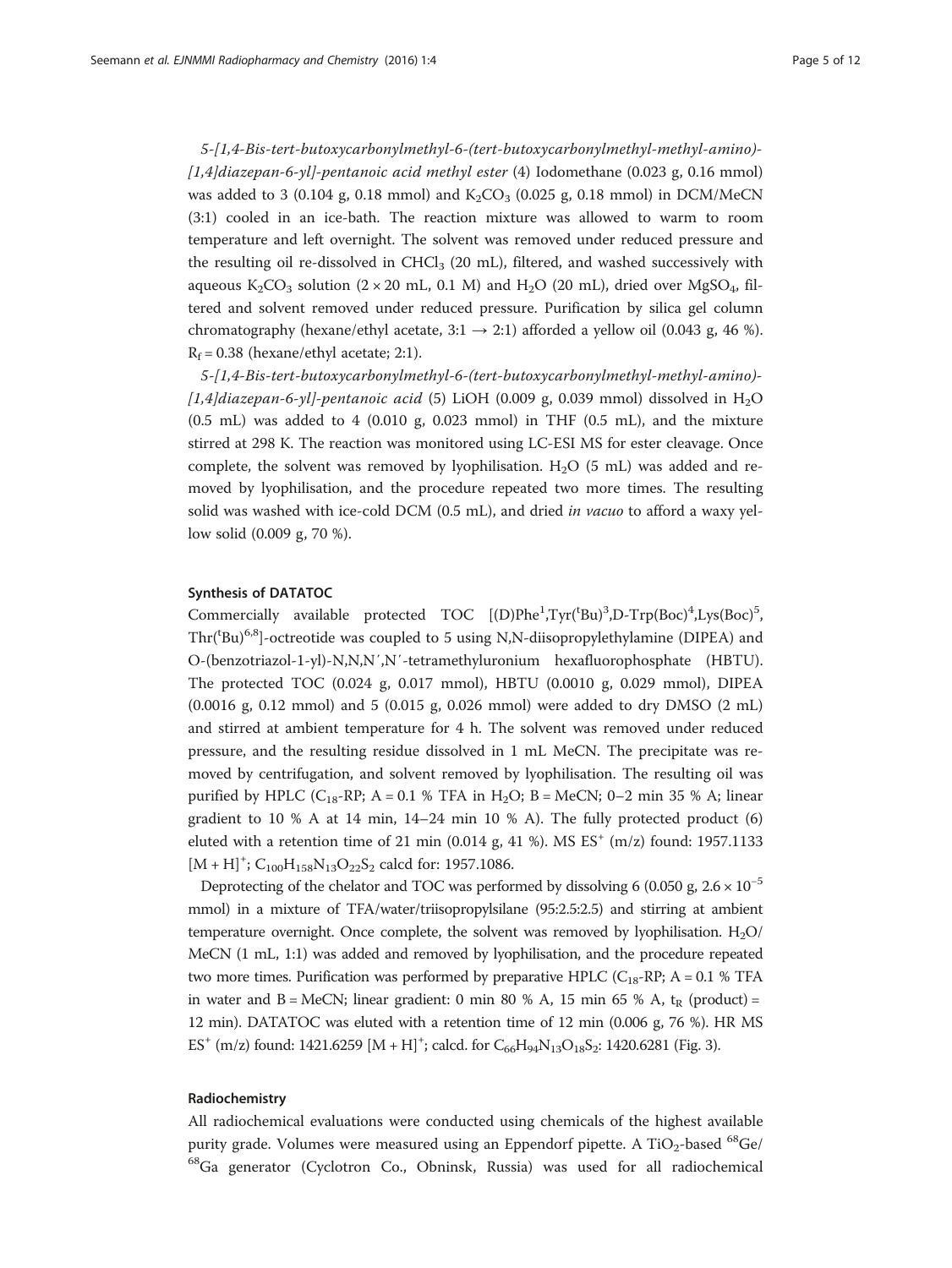<span id="page-5-0"></span>

evaluations. Four post-processing (PP) methods were used to purify and preconcentrate the radioactive eluate: fractionation, acetone-, ethanol- and NaCl-based. Procedures were carried out, and solutions required prepared, as detailed in the relevant publication (Zhernosekov et al. [2007;](#page-11-0) Mueller et al. [2012](#page-11-0); Eppard et al. [2014](#page-10-0); Breeman et al. [2005](#page-10-0)). pH was measured using a Mettler-Toledo, SevenEasy pH. Radio-TLC was performed using silica-60 TLC plates (Merck F254,  $4.5 \times 4.5$  cm), and eluted using 0.1 M citrate buffer (pH 4). Eluted radio-TLC plates were analysed using a flat-bed imaging scanner (Instant Imager, Canberra Packard).

## Radiolabelling

Experiments were carried out in triplicate, and the amount of DATATOC used was constant in each case (13 nmol) taken from a 1 mg/mL stock solution. The volume of eluate differed according to the post-processing used, but was diluted as necessary so that  $\sim$  100 MBq  $^{68}$ Ga was used for radiolabelling in each instance. Radiolabelling experiments were maintained at 23 °C by means of a heater-shaker device (DITABIS MHR 11), which was also used to agitate (400 rpm) radiolabelling solutions. TLC samples (1 μL) were taken at 1, 3, 5 and 10 min. The optimised labelling conditions vary according to the PP method applied. The important differences and approach used in each case are summarised in Table [1.](#page-6-0)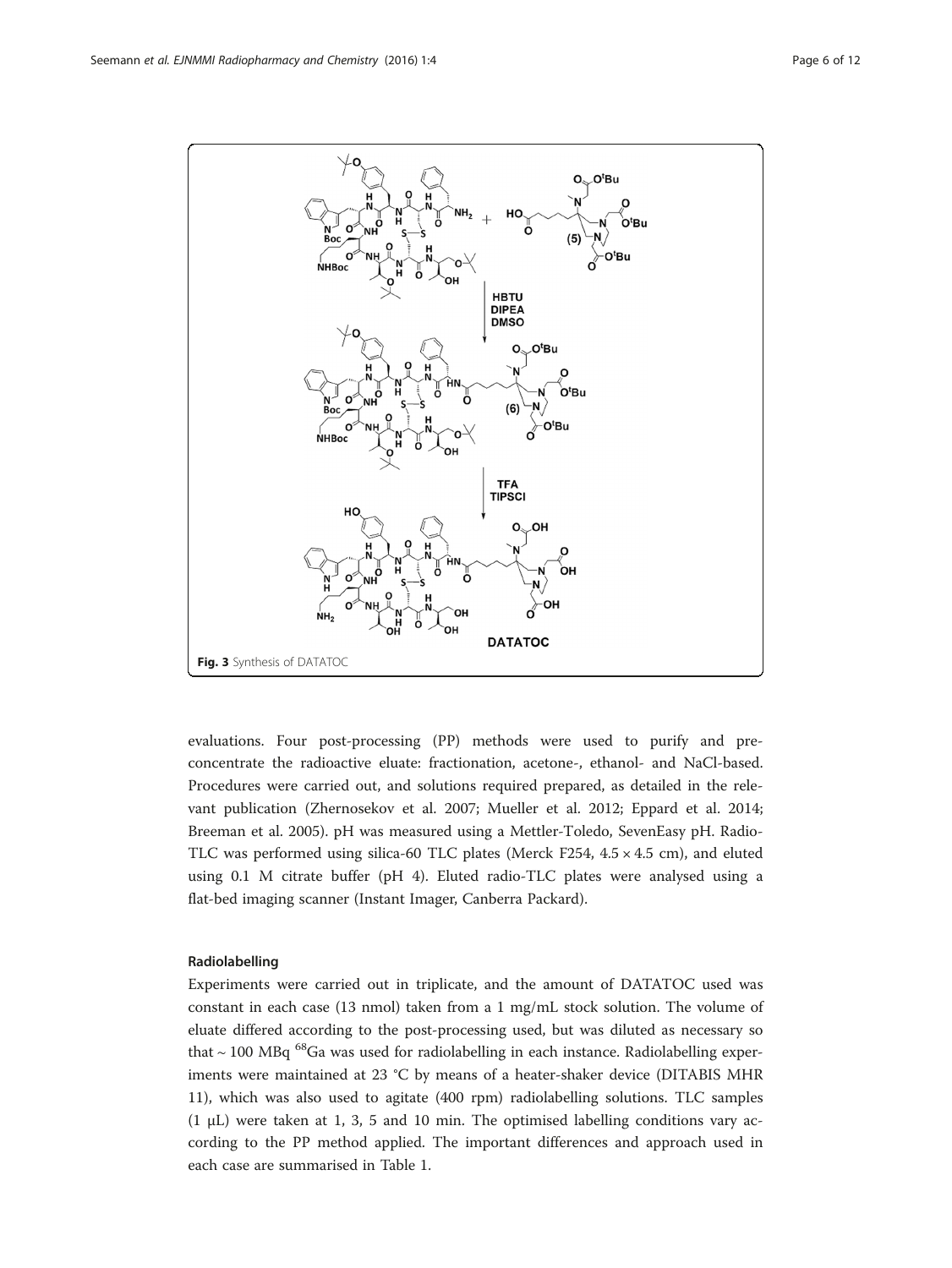| PP method     |       |                            |       | Eluate volume (mL) Labelling media Buffer volume (mL) DATATOC (nmol/µM) | Labelling pH |
|---------------|-------|----------------------------|-------|-------------------------------------------------------------------------|--------------|
| Fractionation | 0.900 | 1.00 M NH <sub>4</sub> OAc | 0.200 | 13/11.8                                                                 | 4.9          |
| Acetone       | 0.400 | 0.20 M NaOAc               | 1.000 | 13/929                                                                  | 4.5          |
| Ethanol       | 1.000 | 1.00 M NH <sub>4</sub> OAc | 1.500 | 13/5.20                                                                 | 4.9          |
| NaCl          | 0.510 | 1.00 M NH <sub>4</sub> OAc | 3.500 | 13/3.24                                                                 | 4.2          |

<span id="page-6-0"></span>Table 1 Key features of the radiolabelling procedures used

## Stability of <sup>68</sup>Ga-DATATOC

Stability was assessed following formation of <sup>68</sup>Ga-DATATOC using ethanol-PP <sup>68</sup>Ga and performed in triplicate. The stability was assessed by incubating <sup>68</sup>Ga-DATATOC (50 μL) in an excess of human serum (300 μL) at 37 °C and pH 7 (1.0 M phosphate buffered saline) for 2 h. Samples (1  $\mu$ L) were taken at 30, 60, 90 and 120 min and analysed by radio-TLC.

#### Lipophilicity of <sup>68</sup>Ga-DATATOC

The lipophilicity was determined using the shake-flask method (logP) and qualitatively by radio-HPLC relative to <sup>68</sup>Ga-DOTATOC (Notni et al. [2013;](#page-11-0) Du et al. [1998](#page-10-0)). Radiolabels were prepared following acetone-PP. Analytical radio-HPLC (LiChrospher 100-RP-18EC, 1 mL/min) for lipophilicity studies was based on a gradient using  $H_2O$  (A) and MeCN (B), each containing 0.1 % TFA. Mobile phase gradient: 0–1.5 min 1 % B, 1.5– 10.5 min 99 % B, 11.5 min 99 % B, 12–15 min 1 % B. The HPLC was coupled to a UV (Hitachi L-7400) and a radioactivity (Gamma Raytest) detection system. HPLC grade solvents were used and degassed by sonication for 15–20 min prior to use.

#### Kit-type labelling

Formulations for labelling following fractionation and acetone-PP were used to investigate the possibility of kit-type labelling.

Acetone-PP: The precursor solution was prepared as per Table 1 and lyophilised into a vial suitable for labelling. The post-processed <sup>68</sup>Ga was diluted to the labelling volume  $(1.4 \text{ mL})$  using H<sub>2</sub>O and added to the lyophilised solid. The mixture was agitated on a test-tube vortex for 2 s and left to stand at ambient temperature.

*Fractionated* <sup>68</sup>Ga: owing to the nature of the labelling media used, it was not possible to prepare a lyophilised solid. After addition of <sup>68</sup>Ga, the labelling solution was agitated on a test-tube vortex for 2 s and left to stand at ambient temperature. After 10 min a 1 μL sample was extracted and analysed by radio-TLC.

#### Results

#### Cold-Synthesis

The synthesis of DATA $^{M5}$ -3<sup>t</sup>Bu was successfully carried out in five-steps in an 8 % yield. A further two steps were required to afford DATATOC in a yield of 31 %.

#### Radiochemical evaluations

The optimised labelling of DATATOC using <sup>68</sup>Ga PP by four common procedures is shown in Fig. [4.](#page-7-0) The labelling volume varies depending on the PP method used, and as a result the precursor concentration is not the same in each case. Radiochemical yields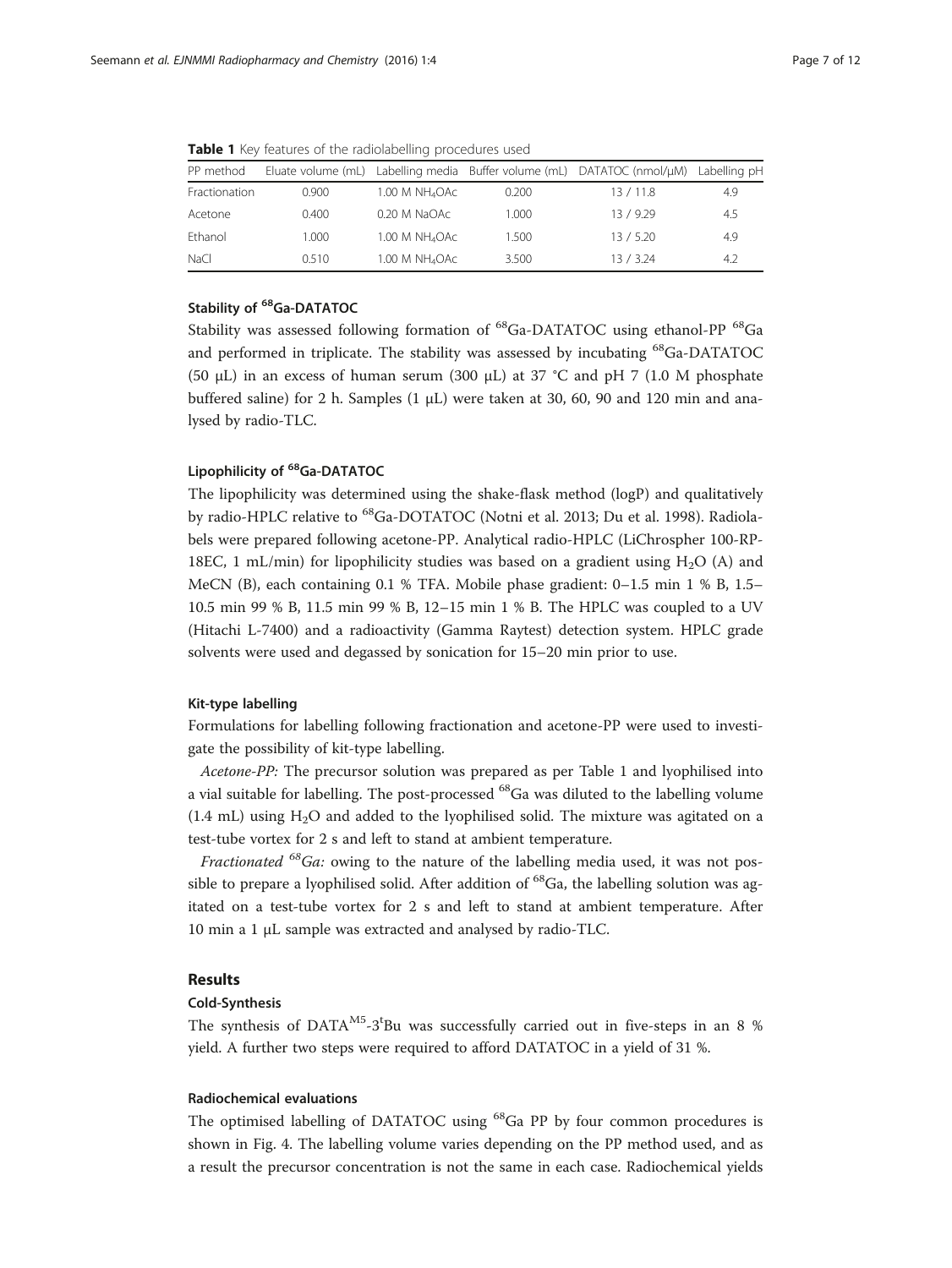<span id="page-7-0"></span>

(RCYs given with  $\pm$  SD, n = 3) greater than 95 % were achieved with each type of PP eluate within 10 min, and from a kit formulation. Radio-HPLC confirmed that the radiolabelled product was the same in each instance.

In human serum 98.7 % of the initially present <sup>68</sup>Ga-DATATOC remained intact after 2 h. The lipophilicity of <sup>68</sup>Ga-DATATOC and <sup>68</sup>Ga-DOTATOC, determined using the shake-flask method, are  $logP = -3.22 \pm 0.32$  and  $-2.93 \pm 0.37$  respectively. The respective retention times from radio-HPLC are 10.4 and 10.3 min.

## **Discussion**

The synthesis of  $DATA^{M5-}3^tBu$  followed the same synthetic pathway as that of DATA<sup>M</sup>, with the only modification being the type of reagent used in the first step. A similar synthetic route was reported for an AAZTA conjugate with the same linker functionality, and the product labelled with  $^{68}$ Ga (Manzoni et al. [2012](#page-11-0)). In our experience, the heptadentate AAZTA ligand itself is unsuitable for chelation of <sup>68</sup>Ga due to the formation of multiple radiolabelled species (Baranyai et al. [2009\)](#page-10-0). The spacer and linker moieties for conjugation are incorporated in the first step during formation of the 7-membered diazepine ring. A five-carbon spacer, attached to the quaternary carbon of the ring, possesses an acid which is orthogonally protected as an ester relative to the chelating acids, to ensure selective conjugation of TOC. The key step is the Nmethylation (step 4), necessary to prevent an internal cyclisation with an adjacent acetate, where care is required to prevent formation of a quaternary amine. A suitably protected TOC derivative was conjugated in solution, with subsequent deprotecting of the chelator and peptide occurring simultaneously.

There are four commonly used <sup>68</sup>Ga generators and four main PP methods (acetone-, ethanol-, NaCl- based and fractionation) (Zhernosekov et al. [2007](#page-11-0); Mueller et al. [2012](#page-11-0); Eppard et al. [2014;](#page-10-0) Breeman et al. [2005\)](#page-10-0). Each generator and PP method has particular advantages and the combination used varies from group to group. This variety adds a layer of complication because the optimum labelling conditions and labelling efficiency of a given precursor can vary depending on the combination applied (Seemann et al. [2015a\)](#page-11-0). A precursor which can be labelled reliably using any combination of the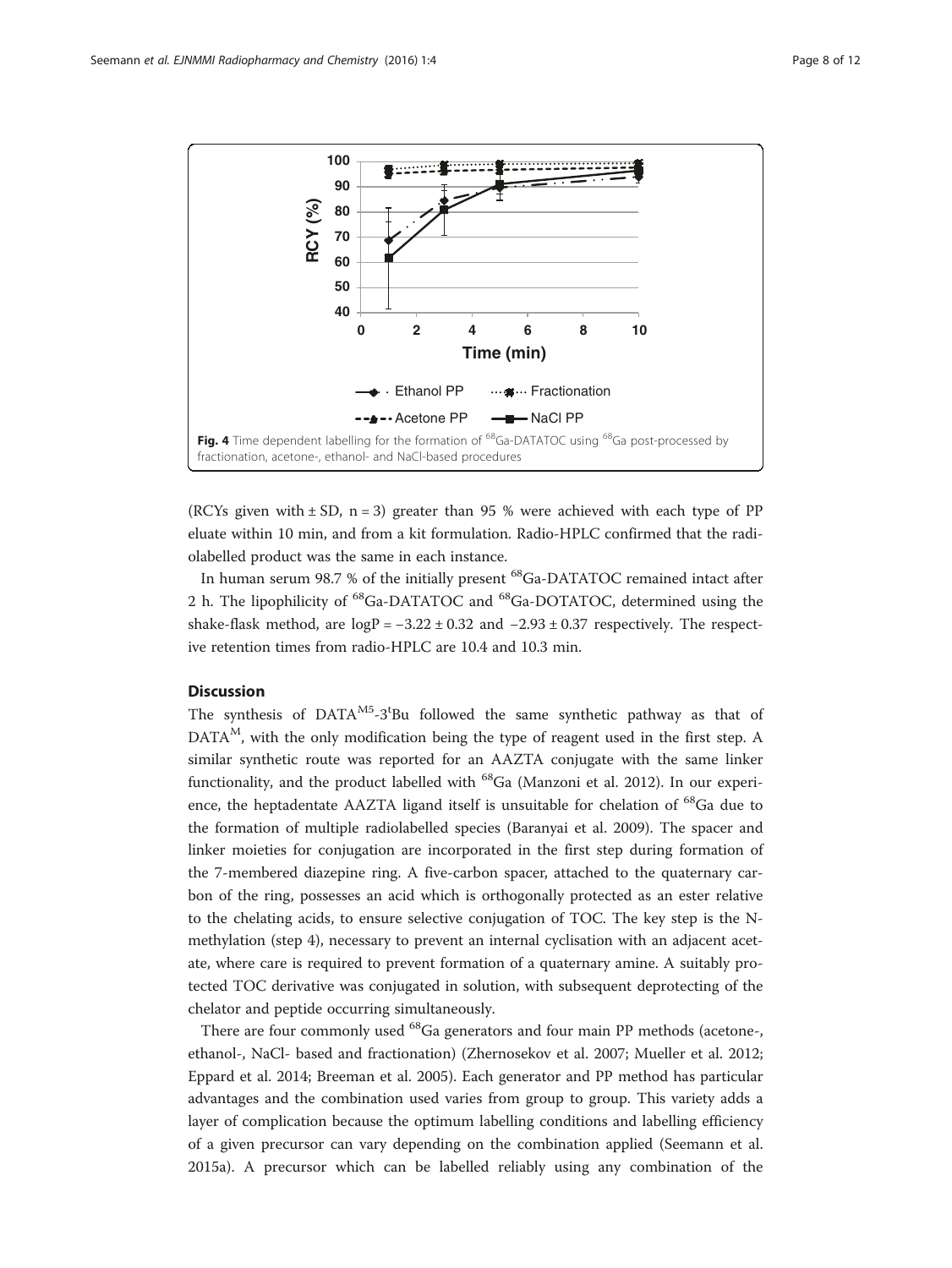available technology is desirable, and may facilitate easier translation of labelling between institutions. The labelling experiments have been performed using an Obninsk (EZAG) generator eluted with 0.1 M HCl. The setup is intended to serve as an example to demonstrate the versatility of labelling procedures which can be applied to DATA-TOC. Further validation of any kit-type labelling protocol requires implementation with a market authorised <sup>68</sup>Ga-generator. Radiolabelling of DATATOC was evaluated at ambient temperature using 68Ga PP by each of the four methods, optimised in terms of the labelling pH. Remarkably, RCYs > 95 % were achieved in only 1 min with fractionated and acetone-PP  ${}^{68}Ga$ , and > 98 % in 10 min regardless of the PP method applied. The precursor concentration increases along the series NaCl-, ethanol-, acetone- and fractionation PP, and is most likely the reason for the increasing rate of labelling along the same series. According to European Pharmacopeia governing 68Ga-DOTA-TOC a radiochemical purity of at least 91 % is required (measured by HPLC and TLC) prior to in vivo administration, which may require the inclusion of a postlabelling purification (Virgolini et al. [2010](#page-11-0)). Based on the results gathered such a procedure to improve the RCY is redundant for the preparation of  ${}^{68}Ga$ -DATATOC. This is analogous to the very successful  $\frac{99 \text{m}}{2}$ Tc-kits and not only simplifies the process but also saves time – a valuable commodity considering the short half-life of  $^{68}$ Ga compared to <sup>99m</sup>Tc and <sup>18</sup>F.

The influence of lower precursor concentrations has not been tested, but based on the radiolabelling profile it is apparent that there is scope for reduction. Nevertheless, the concentration used compares well with other  $^{68}$ Ga-labelled peptide preparations (Notni et al. [2011](#page-11-0); Berry et al. [2011;](#page-10-0) Lin et al. [2013;](#page-10-0) Eisenwiener et al. [2002](#page-10-0); Dumont et al. [2011;](#page-10-0) Fani et al. [2011](#page-10-0); Ugur et al. [2002;](#page-11-0) Virgolini et al. [2010;](#page-11-0) Wester et al. [1997](#page-11-0)). Based on the results it is evident that the favourable properties of the original  $DATA<sup>M</sup>$ chelator have not been negatively affected to any significant extent by conjugation to TOC. Surprisingly, with NaCl- and ethanol-PP <sup>68</sup>Ga, DATATOC shows superior labelling kinetics to the unfunctionalised chelator –  $DATA<sup>M</sup>$  (Seemann et al. [2015b](#page-11-0)).

There is no evidence for radiolysis of <sup>68</sup>Ga-DATATOC on radio-HPLC following labelling. In human serum there was no appreciable release of  $^{68}$ Ga over 2 h, indicating a high metabolic and kinetic stability (98.7 %).

The relative lipophilicities <sup>68</sup>Ga-DATATOC and <sup>68</sup>Ga-DOTATOC determined by radio-HPLC and shake-flask methods are consistent and show that the former is marginally more lipophilic. Publications involving <sup>68</sup>Ga-labelled TOC with different chelators have highlighted the importance of the chelator in terms of in vivo performance, suggesting that the BFC could be tailored to the TV used (Lin et al. [2013](#page-10-0); Eisenwiener et al. [2002;](#page-10-0) Dumont et al. [2011;](#page-10-0) Fani et al. [2011](#page-10-0); Ugur et al. [2002;](#page-11-0) Wester et al. [1997](#page-11-0)). Previous work has shown that is possible to modify the lipophilicity of DATA chelators without disturbing the radiolabelling characteristics, offering the potential to look at this relationship more closely (Seemann et al. [2015b\)](#page-11-0).

The feasibility of a kit-type formulation has been assessed using fractionated and acetone-PP <sup>68</sup>Ga and produced excellent results. Virtually quantitative yields were obtained in less than 10 min (shorter intervals not analysed) from a lyophilised solid formulation with acetone-PP  $^{68}$ Ga. A similar result was achieved with fractionated  $^{68}$ Ga (97 % RCY). However, it was not possible to lyophilise the precursor formulation due to the tendency of ammonia acetate to sublime under the reduced pressure required to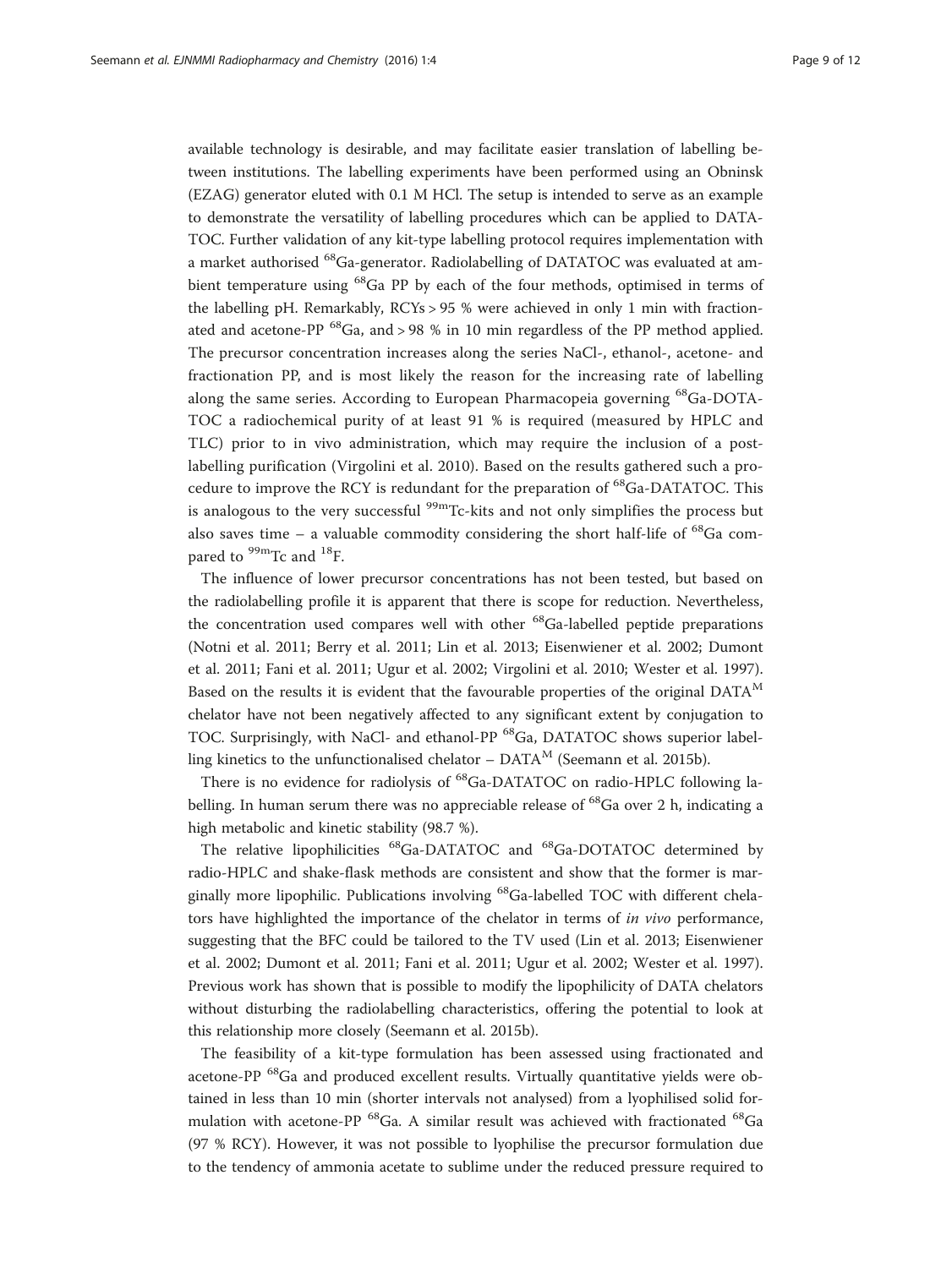lyophilise the labelling media. This issue can be avoided if the ammonium acetate required for labelling is incorporated into the water used to dilute activity prior to labelling rather than as part of the lyophilised solid.

To the best of our knowledge, this is the first example of a  $^{68}$ Ga- radiopharmaceutical that can be prepared from a lyophilised solid at ambient temperature in less than 10 min. There are examples of <sup>68</sup>Ga kits requiring elevated temperatures, but we are only aware of a single ambient temperature kit where labelling of a NOTA-peptide conjugate occurred from a pre-dissolved formulation (Mukherjee et al. [2014](#page-11-0); Velikyan et al. [2008](#page-11-0)). Beyond the development of kit-type formulations, these favourable characteristics can also be exploited through the development of previously inaccessible temperature sensitive biomolecules.

It could be argued that the PP procedures currently available do not compliment the advantages of kit-type labelling because they are manual procedures with a sequence of steps. At this stage this part of the manufacturing process then does not correspond to a kit-type preparation. However, the PP protocols are still simple and routine such that there remains substantial benefits to a very simple, fast and reliable labelling method. Future improvements to the generator and elution procedures may lend themselves better to kit-type labelling, but in the meantime there are sophisticated modules capable of postprocessing the eluate with minimal input from the user which would benefit from kit-type labelling.

#### Conclusion

The first DATA bifunctional chelator has been synthesised and conjugated to TOC in a short seven-step synthesis using affordable starting materials. DATATOC displays remarkable radiolabelling characteristics with > 95 % RCYs possible within 1 min at ambient temperature (pH 4.9, 13 nmol) providing a radiotracer with high human serum stability. <sup>68</sup>Ga-DATATOC can be efficiently prepared using <sup>68</sup>Ga post-processed by the full range of commonly used methods. The labelling protocols are facile, reliable, robust and do not require non-standard equipment and reagents. Initial efforts towards the development of a kit-type formulation analogous to  $99m$ Tc have been successful, and are now being shared with other research groups to assess performance in different settings. In vivo and in vitro studies comparing <sup>68</sup>Ga-labelled DATATOC, DOTATOC and NODAGATOC are underway.

<sup>68</sup>Ga-DATA conjugated radiopharmaceuticals may meet the five main definitions of kit-like preparations: A radiopharmaceutical which can be prepared in a (i) sufficient radiochemical yield (ii) from a lyophilised solid (iii) at room temperature (iv) within a short time (v) that does not require post-labelling purification to meet pharmacopeia standards. The radiochemical performance of DATATOC highlights the potential of DATA-conjugates to carry <sup>68</sup>Ga-PET into widespread application through the availability of a true 'kit-type' formulation, a facile and cost effective synthesis as well as the preparation of previously inaccessible radiotracers.

#### Ethical approval

This article does not contain any studies with human participants or animals performed by any of the authors.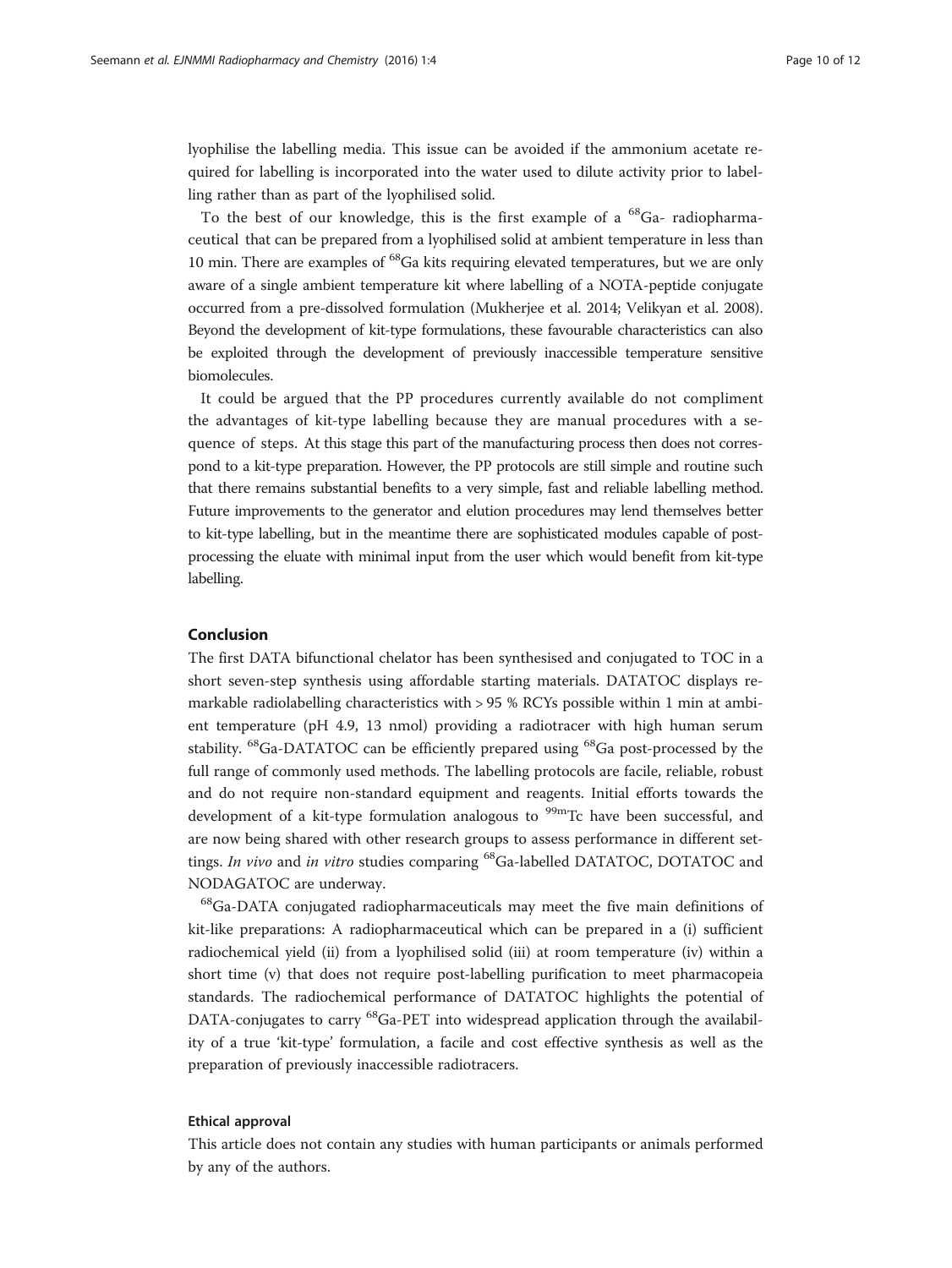#### <span id="page-10-0"></span>Additional file

[Additional file 1: Figure S1.](dx.doi.org/10.1186/s41181-016-0007-3) RadioTLC for kit-type <sup>68</sup>Ga-labelling of DATATOC at 1, 3, 5, 10 and 15 min. Figure S2: Radioactive (gamma) and UV traces for the kit-type labelling of DATATOC with <sup>68</sup>Ga. The unlabelled ligand is evident at 9.1 min (confirmed by injection of the free ligand only) and the <sup>68</sup>Ga-labelled complex at 13.0 min. Figure S3: Illustrative example of RadioTLC for stability study of <sup>68</sup>Ga-DATATOC 30, 60, 90 and 120 min after exposure to human serum. (DOCX 107 kb)

#### Competing interests

Author J. Seemann declares that she has no conflict of interest. Author B. P. Waldron declares that he has no conflict of interest. Author D. Parker declares that he has no conflict of interest. Author F. Roesch declares that he has no conflict of interest.

#### Authors' contributions

DP and BPW conceived DATATOC and the synthetic route. BPW participated in and supervised the organic synthesis. JS and FR designed the radiochemical experiments, labelling conditions and kit-type labelling procedure. JS carried out the radiochemical evaluations. JS and BPW drafted the manuscript. DP and FR critically revised the manuscript for intellectual content and grammar. All authors read and approved the final manuscript.

#### Acknowledgments

The authors thank L. Nichele and J-P. Sinnes for contributions towards the synthesis of DATATOC, and the DFG for a grant (WA 3570/1-1) to support the research.

#### Author details

<sup>1</sup>Institute of Nuclear Chemistry, Johannes Gutenberg University, Fritz-Strassmann-Weg 2, 55128 Mainz, Germany. <sup>2</sup>Department of Chemistry, Durham University, South Road, Durham DH1 3LE, UK

#### Received: 7 December 2015 Accepted: 12 February 2016 Published online: 21 March 2016

#### References

Asti M, Iori M, Capponi PC, Rubagotti S, Fraternali A, Versari A. Development of a simple kit-based method for preparation of pharmaceutical-grade 68Ga-DOTATOC. Nucl Med Commun. 2015;36:502–10.

- Baranyai Z, Uggeri F, Giovenzana GB, Bényei A, Bruecher E, Aime S. Equilibrium and kinetic properties of the lanthanoids(III) and various divalent metal complexes of the heptadentate ligand AAZTA. Chem Eur J. 2009;15(7): 1696–705.
- Berry DJ, Ma Y, Ballinger JR, Tavaré R, Koers A, Sunassee K, et al. Efficient bifunctional <sup>68</sup>Ga chelators for positron emission tomography: tris(hydroxypyridinone) ligands. Chem Commun. 2011;47(25):7068–70.
- Boros E, Ferreira CL, Cawthray JF, Price EW, Patrick BO, Wester DW, et al. Acyclic chelate with ideal properties for <sup>68</sup>Ga PET imaging agent elaboration. J Am Chem Soc. 2010;132(44):15726–33.
- Boros E, Ferreira CL, Yapp DTT, Gill RK, Price EW, Adam MJ, et al. RGD conjugates of the H<sub>2</sub>dedpa scaffold: synthesis, labeling and imaging with <sup>68</sup>Ga. Nucl Med Biol. 2012;39(6):785-94.
- Breeman WAP, Jong M, Blois E, Bernard BF, Konijnenberg M, Krenning EP. Radiolabelling DOTA-peptides with <sup>68</sup>Ga. Eur J Nucl Med Mol Imaging. 2005;32(4):478–85.<br>Buchmann I, Henze M, Engelbrecht S, Eisenhut M, Runz A, Schaefer M, et al. Comparison of <sup>68</sup>Ga-DOTATOC PET and
- $^{111}$ In-DTPAOC (Octreoscan) SPECT in patients with neuroendocrine tumours. Eur J Nucl Med Mol Imaging. 2007; 34(10):1617–26.
- Du CM, Valko K, Bevan C, Reynolds D, Abraham MH. Rapid Gradient RP-HPLC Method for Lipophilicity Determination: A Solvation Equation Based Comparison with Isocratic Methods. Anal Chem. 1998;70:4228–34.
- Dumont RA, Deininger F, Haubner R, Maecke HR, Weber WA, Fani M. Novel <sup>64</sup>Cu- and <sup>68</sup>Ga-labeled RGD conjugates show improved PET imaging of α<sub>ν</sub>β<sub>3</sub> integrin expression and facile radiosynthesis. J Nucl Med. 2011;52(8):1276–84.
- Eder M, Waengler B, Knackmuss S, LeGall F, Little M, Haberkorn U, et al. Tetrafluorophenolate of HBED-CC: a versatile conjugation agent for 68Ga-labeled small recombinant antibodies. Eur J Nucl Med Mol Imaging. 2008;35(10):1878–86.
- Eisenwiener K, Prata MIM, Buschmann I, Zhang H, Santos AC, Wenger S, et al. NODAGATOC, a New Chelator-Coupled Somatostatin Analogue Labeled with <sup>67/68</sup>Ga and <sup>111</sup>In for SPECT, PET, and Targeted Therapeutic Applications of Somatostatin Receptor (hsst2) Expressing Tumors. Bioconjugate Chem. 2002;13(3):530–41.
- Eppard E, Wuttke M, Nicodemus PL, Roesch F. Ethanol-Based Post-processing of Generator-Derived 68Ga Toward Kit-Type Preparation of <sup>68</sup>Ga-Radiopharmaceuticals. J Nucl Med. 2014;55(6):1023-8.
- Fani M, André JP, Maecke HR. <sup>68</sup>Ga-PET: a powerful generator-based alternative to cyclotron-based PET radiopharmaceuticals. Contrast Media Mol Imaging. 2008;3(2):67–77.
- Fani M, Del Pozzo L, Abiraj K, Mansi R, Tamma ML, Cescato R, et al. PET of somatostatin receptor-positive tumors using 64Cu- and 68Ga-somatostatin antagonists: the chelate makes the difference. J Nucl Med. 2011;52(7):1110–
- Fani M, Tamma M, Nicolas GP, Lasri E, Medina C, Raynal I, et al. In vivo imaging of folate receptor positive tumor xenografts using novel 68Ga-NODAGA-folate conjugates. Mol Pharm. 2012;9(5):1136–45.

FDA Grants Orphan Drug Designation for 68Ga-DOTATOC. J Nucl Med. 2014;55(1):10 N.

Frilling A, Sotiropoulos GC, Radtke A, Malago M, Bockisch A, Kuehl H, et al. The impact of <sup>68</sup>Ga-DOTATOC positron emission tomography/computed tomography on the multimodal management of patients with neuroendocrine tumors. Ann Surg. 2010;252(5):850–6.

Lin M, Welch MJ, Lapi SE. Effects of chelator modifications on <sup>68</sup>Ga-labeled [Tyr <sup>3</sup>]octreotide conjugates. Mol Imaging Biol. 2013;15(5):606–13.